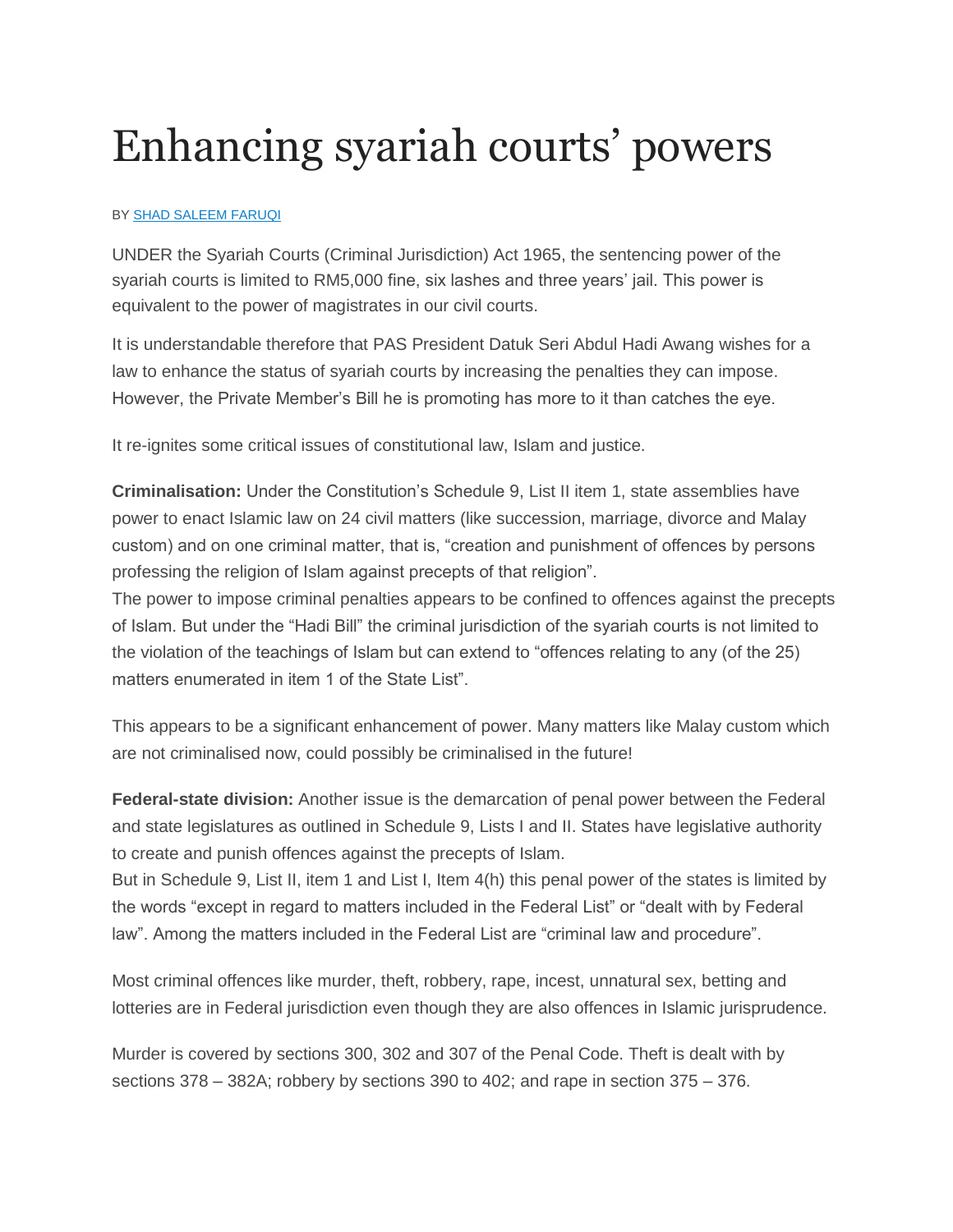Incest and homosexuality are covered by sections 377A to 377C. State Enactments on these Federal matters are *ultra vires* (beyond the powers of the states).

The Merdeka Constitution's scheme was that the states are permitted to punish wrongs like khalwat, zina, intoxication and abuse of halal signs as these are not covered by Federal laws.

Unfortunately, most states are trespassing on Federal jurisdiction by punishing crimes like homosexuality, incest, prostitution, enticing a married woman, betting, lottery and gaming even though these wrongs are clearly part of the Federal Penal Code.

States are also setting up rehabilitation centres even though this power is solely Federal.

Regrettably, such *ultra vires* state laws are hardly challenged in the courts. In the rare application for judicial review, the superior civil courts are generally reluctant to invalidate laws passed in the name of the syariah.

The Hadi Bill must be seen in this light: it is enhancing penalties for crimes, some of which are far beyond the powers of the states.

Another unresolved issue is that state laws often criminalise acts that are sins, not crimes in Islamic theory. For example, Islam does not mandate criminal sanctions against those who skip Friday prayers or who in honest disagreement, question the desirability of a fatwa (juristic opinion).

**Hudud punishments:** Under the Bill, what penalties can the syariah courts impose? Specifically, can states impose "hudud punishments" prescribed in classical Islamic law? The Bill is clear that syariah courts cannot impose the death penalty. Therefore, the non-Quranic penalty of stoning to death is impermissible.

But as the Bill permits "any sentence allowed by Islamic law" (without mentioning these sentences), there is a real possibility in the future of amputations, crucifixions, whipping up to 100 lashes, forfeiture of property, and imprisonment for unspecified periods till the accused repents.

**No uniformity:** In criminal law there should be uniform application of the state's coercive powers against delinquents. In the Hadi Bill there is no emphasis on uniformity from state to state. Each state can pick and choose which penalties to impose.

This is a regression from the present position that only three types of penalties (lashes, fine and imprisonment) with strict upper limits can be prescribed in all states.